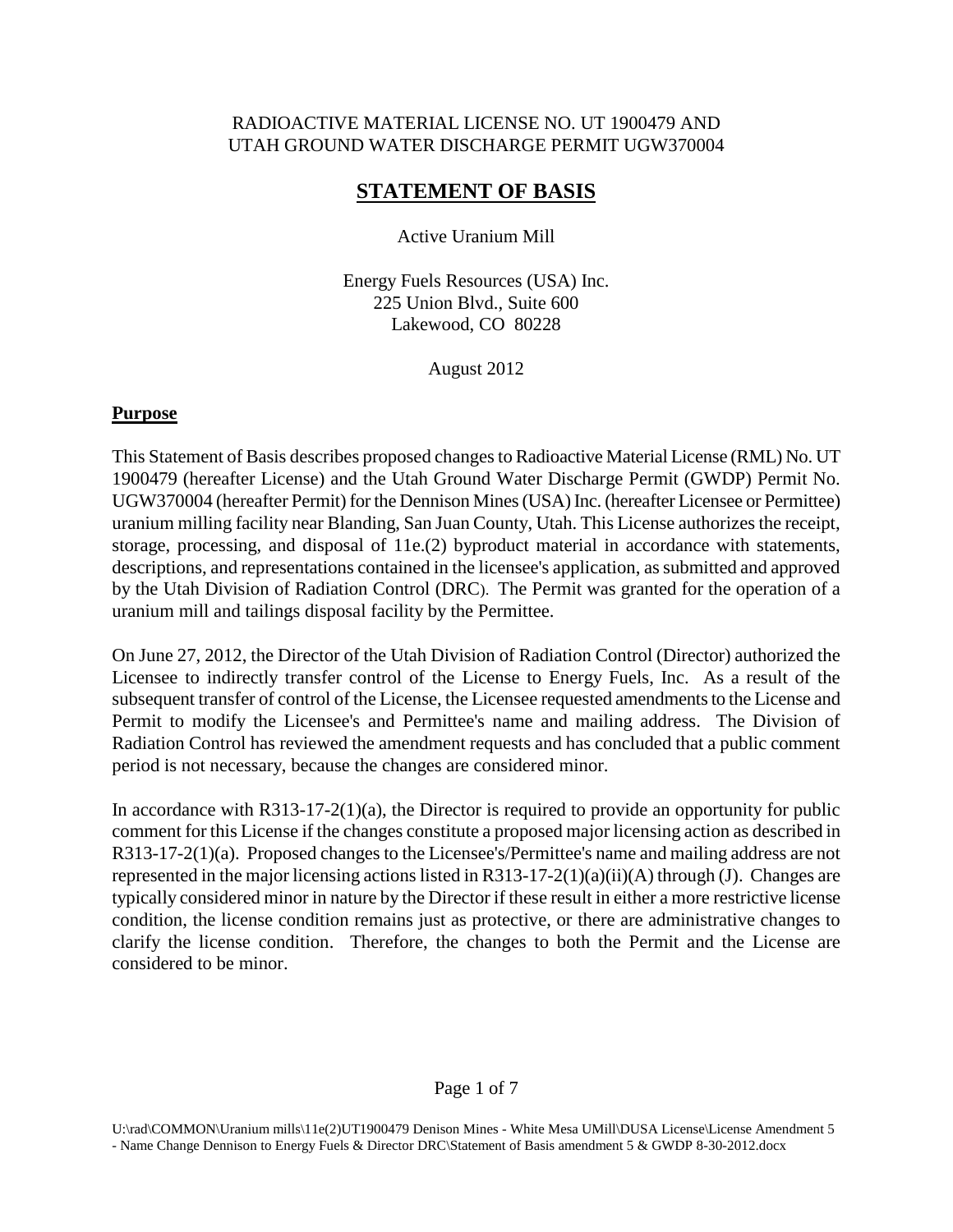The changes considered below succeed the previous license and will be incorporated into Amendment 5 of the License.

### **License Change Summary**

General modifications throughout the License and Permit:

- Minor corrections for typographical and non-substantive errors;
- References to "Executive Secretary" were modified to "Director" in response to changes made to Utah Code Annotated Title 19, Chapter 3, as amended in Senate Bill 21 of the 2012 Utah General Session; and
- References to the "Utah Radiation Control Board" were modified to "Utah Division of Radiation Control" in response to changes made to Utah Code Annotated Title 19, Chapter 3, as amended in Senate Bill 21 of the 2012 Utah General Session.

Specific modifications made to the License are listed by item or license condition in the following table:

| <b>License</b><br><b>Condition/Item</b><br><b>Modified or</b><br>Permit<br><b>Modification</b> | Minor/Major<br><b>Change</b> | <b>Description of Modification</b>                                                                                                                                                                                                                                                                                                                                                                             |
|------------------------------------------------------------------------------------------------|------------------------------|----------------------------------------------------------------------------------------------------------------------------------------------------------------------------------------------------------------------------------------------------------------------------------------------------------------------------------------------------------------------------------------------------------------|
| Item $1.0$ of<br>UT 1900479<br><b>And Permittee</b><br>Name on<br>UGW370004                    | Minor                        | Change Licensee/Permittee name to reflect indirect ownership<br>transfer. Personnel providing oversight of mill operations will<br>remain the same and activities conducted under the License<br>will be conducted with the same commitments and restrictions<br>that the Licensee previously followed.                                                                                                        |
| Item $2.0$ of<br>UT 1900479<br><b>And Permittee</b><br>Mailing<br>Address on<br>UGW370004      | Minor                        | After the amendment request was received, the Division<br>received notification that the mailing address of the Licensee's<br>Corporate Office was changing. Since this effects only where<br>mail is sent, this was considered to be a minor change.                                                                                                                                                          |
| 9.1                                                                                            | Minor                        | Previously, the use location was generally stated in License<br>Condition 9.1 of the License and more specifically stated in<br>License Condition 2 of the License. The specific use location<br>was moved to License Condition 9.1 so that the Corporate<br>mailing address could be listed for the mailing address. Since<br>the use location was not modified, this was considered to be a<br>minor change. |

U:\rad\COMMON\Uranium mills\11e(2)UT1900479 Denison Mines - White Mesa UMill\DUSA License\License Amendment 5 - Name Change Dennison to Energy Fuels & Director DRC\Statement of Basis amendment 5 & GWDP 8-30-2012.docx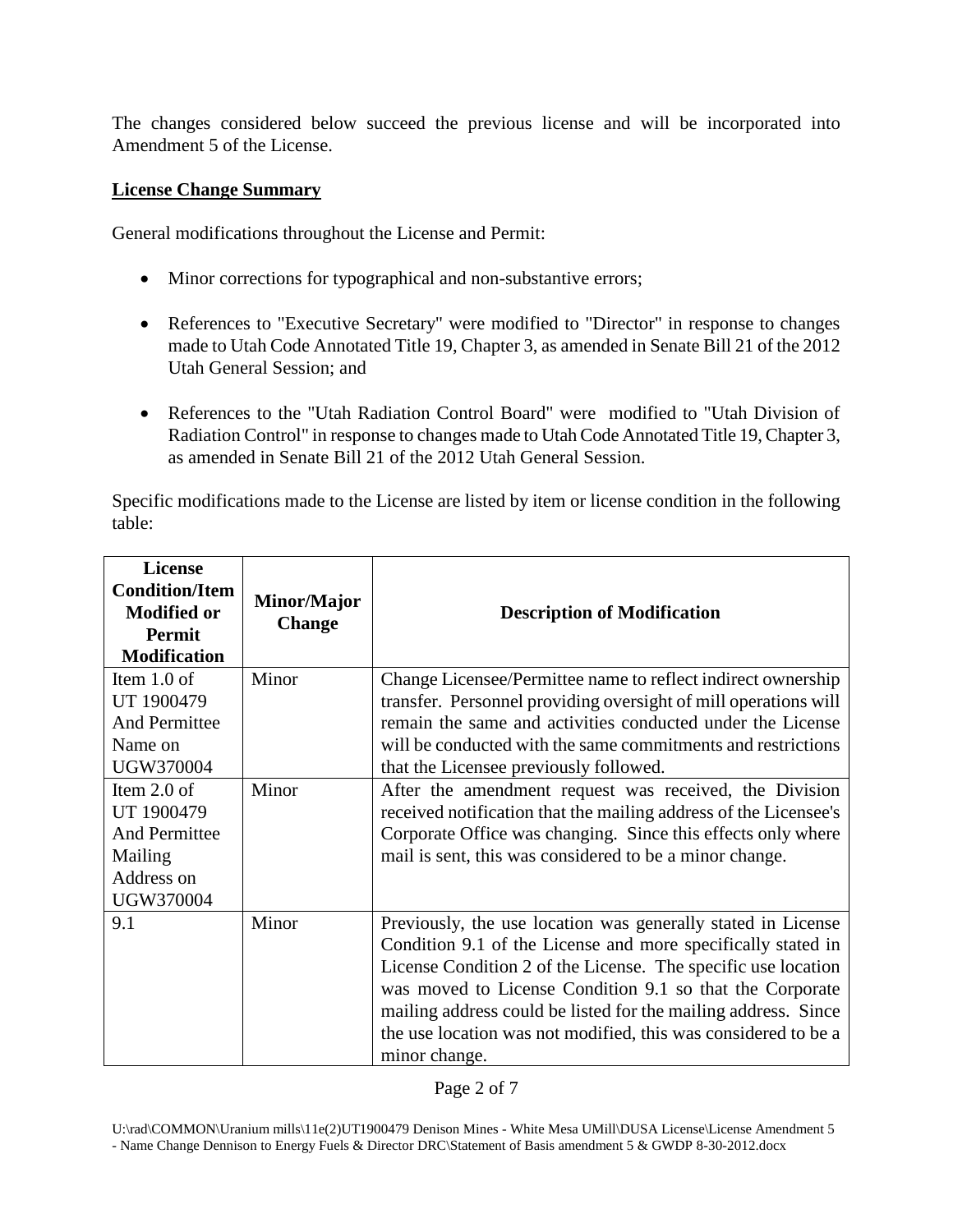|      |       | An additional modification was made to License Condition 9.1<br>to restrict the Licensee from beginning construction of new<br>tailings disposal embankments until after reclamation plan 5.0<br>is approved by the Director. Since the wording that was added<br>to License Condition 9.1 clarifies the present situation<br>regarding the construction of new embankments and results in<br>an outcome that is as protective or more restrictive than present<br>requirements, the Division considered this to be a minor<br>change.   |
|------|-------|------------------------------------------------------------------------------------------------------------------------------------------------------------------------------------------------------------------------------------------------------------------------------------------------------------------------------------------------------------------------------------------------------------------------------------------------------------------------------------------------------------------------------------------|
| 9.3  | Minor | License Condition 9.3 was reformatted and moved to a new<br>section, "Section $13$ – Closeout Condition," to allow for<br>expansion of the condition as documents are added and to<br>improve the readability of the License Condition. The License<br>Condition retains the same degree of protection as was in place<br>for Amendment 4; therefore, the Division considers this<br>modification to be a minor change. The empty License<br>Condition 9.3 was marked as "Reserved" and left as an empty<br>place holder in the License. |
| 13.1 | Minor | This license condition was reformatted and moved from<br>License Condition 9.3 of the License. Since the License<br>Condition contains the same requirements as previously stated<br>and is as protective as what was previously contained in the<br>License, the Division considered this to be a minor change.                                                                                                                                                                                                                         |

# **Specific License and Permit Changes**

### 1. General Modifications:

The majority of modifications made in the License amendment and the Permit modification are administrative changes initiated by the Division of Radiation Control. In the 2012 General Session of the Utah Legislature, Senate Bill 21 (SB 21) was passed. As a result of the changes in SB 21, references to the "Executive Secretary" were modified to read "Director." This is a non-substantial change in that the "Executive Secretary of the Utah Radiation Control Board" has historically been the "Director of the Utah Division of Radiation Control." SB 21 replaced references to the "Executive Secretary of the Utah Radiation Control Board" with "Director of the Division of Radiation Control"; therefore, duties and responsibilities previously held by the "Executive Secretary" were transferred to the "Director" of the Division of Radiation Control. The modifications maintain the same level of protection that existed in Amendment 4 of the License; therefore, the changes are considered to be "Minor."

U:\rad\COMMON\Uranium mills\11e(2)UT1900479 Denison Mines - White Mesa UMill\DUSA License\License Amendment 5 - Name Change Dennison to Energy Fuels & Director DRC\Statement of Basis amendment 5 & GWDP 8-30-2012.docx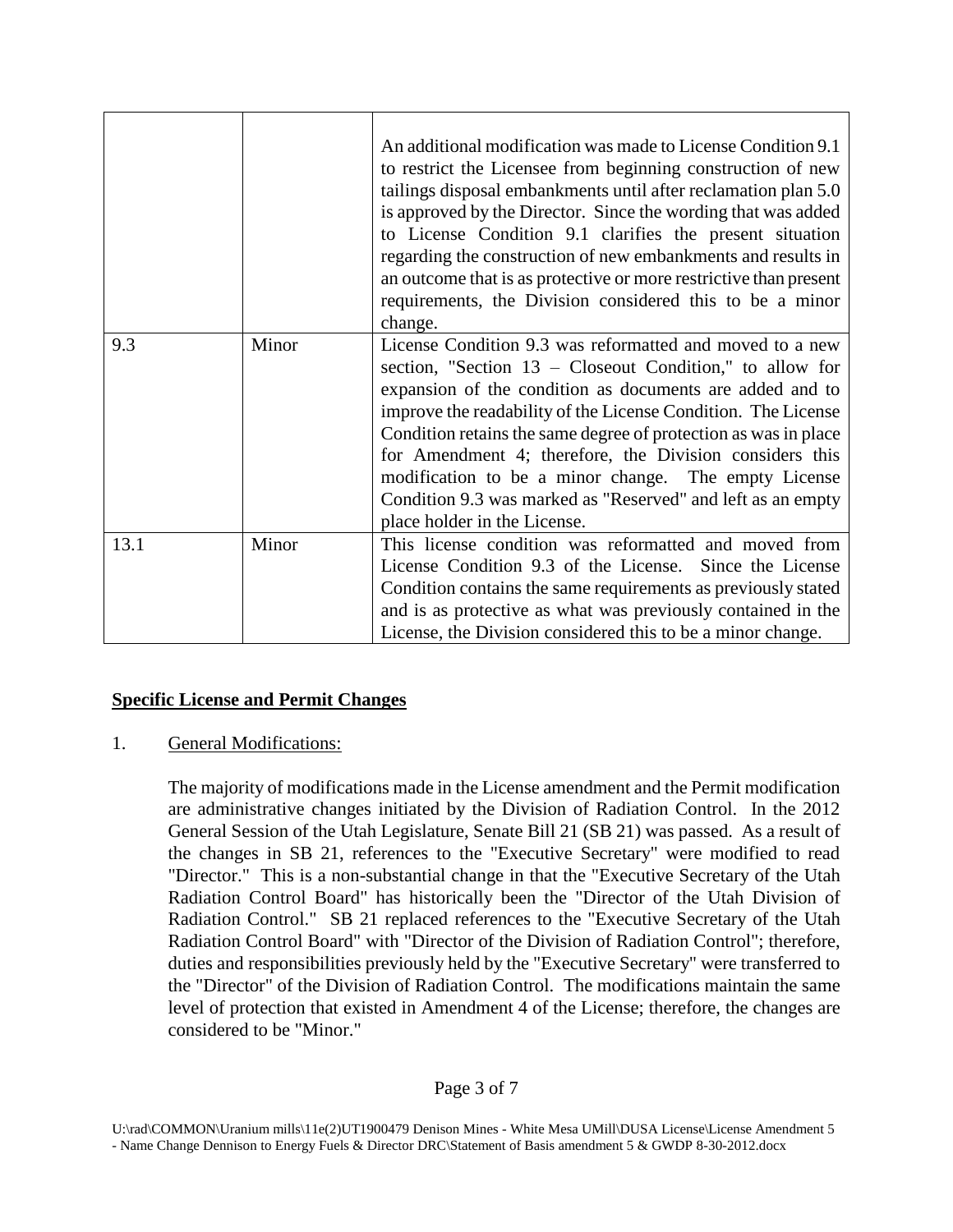## 2. License Condition 9.1:

License Condition 9.1 was modified to include the specific address of the location of use which was previously stated in Item 1 of the license. Item 1 of the License previously contained the address of the location of use which should have been listed in License Condition 9.1; therefore, during the modification of the License, a correction was made to insert the mailing address in Item 1 of the License and place the address for the location of use in License Condition 9.1. Since nothing regarding the operations, oversight or location of use was modified, this is considered to be a "Minor" modification.

Additionally, a clarification was added to License Condition 9.1. Wording was added to the License to clarify that prior to new construction of any tailings disposal embankment is prohibited until the reclamation plan is approved by the Director. At this time, the Licensee would not be able to begin new construction of any tailings disposal embankment until approval was granted by the Director. The wording was added to clarify that in order to obtain approval for the new construction, the Licensee must complete and have the reclamation plan approved. This is not adding new restrictions on the Licensee, but is clarifies conditions that must be met prior to the approval of new construction of any tailings embankment. The additional wording provides the same level of protection as previously existed in the License; therefore, the modification is considered to be "Minor."

## 3. License Condition 9.3:

The information found in License Condition 9.3 of the License is typically found at the end of radioactive materials licenses issued by the Director. Therefore, for consistency, readability, and ease of updating the License Condition, License Condition 9.3 was reformatted and moved to a new section, Section 13, of the License as a "Closeout Condition." The information previously included in License Condition 9.3 was not modified. License Condition 13.1 now contains the information and allows the same degree of protection, but increases the clarity of the License. Since the same degree of protection exists, the modification to the License is considered to be "Minor."

Since License Condition 9.3 was moved, the License Condition was marked as "Reserved" for future use.

4. License Condition 13.1:

License Condition 13.1 contains the information previous found in License Condition 9.3. Please see Item 3 of this document for additional information.

References

### Page 4 of 7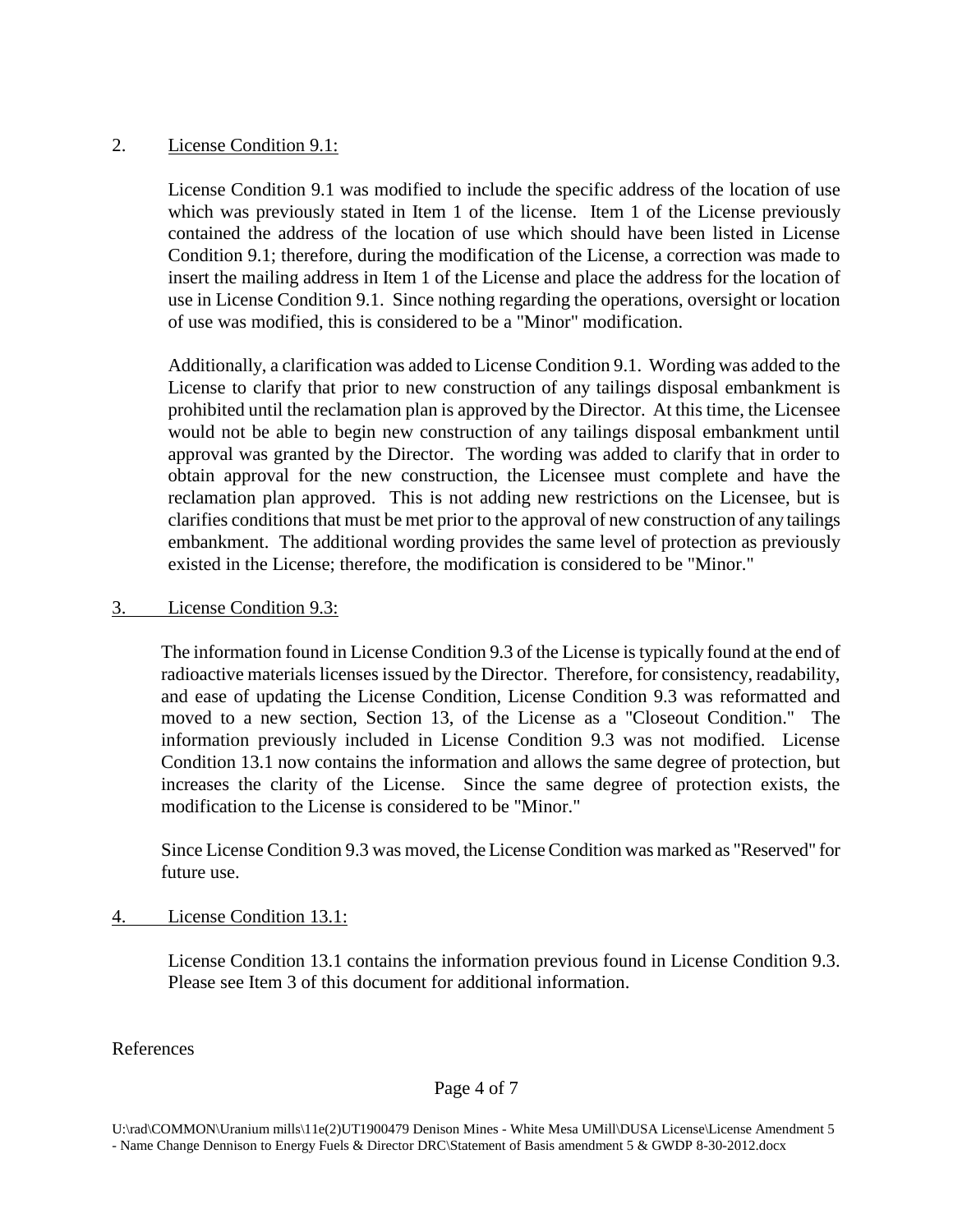Dennison Mills (USA) Corp., Licensee's letters dated May 25, 2012 & June 27, 2012, Radioactive Materials License UT 1900479 – Request for approval of an "indirect change of control" of the License from Dennison Mines (USA) Corp. to Energy Fuels Inc.

DRC, June 27, 2012, Radioactive Material License (RML) Number UT 1900479 – Approval for an indirect transfer of control of RML UT 1900479 from Dennison Mines (USA) Corp. to Energy Fuels Inc.

Dennison Mills (USA) Corp., Licensee's letters dated August 3, 2012, Radioactive Materials License UT 1900479 – Request to change name on RML UT 1900479 from Dennison Mines (USA) Corp. to Energy Fuels Resources (USA) Inc.

Energy Fuels Resources (USA) Inc., Electronic Mail Transmission from David Frydenland to John Hultquist dated August 15, 2012. Radioactive Materials License UT 1900479 – Notice of change of mailing address and Corporate Office information.

Energy Fuels Resources (USA) Inc., Licensee's letter dated August 14, 2012, Utah Ground Water Discharge Permit (UGWDP) UGW370004 – Request to change Permittee's name and mailing address.

Utah Senate Bill 21, 2012 General Session. RML UT 1900479 & UGWDP UGW370004 – Modifications to the Utah Radiation Control Act (Act) found in Utah Code Annotated, Title 19, Chapter 3. Previous references to the Executive Secretary of the Utah Radiation Control Board were modified to read "Director" of the Utah Division of Radiation Control. Duties and responsibilities previously delegated to the Executive Secretary were reassigned to the Director.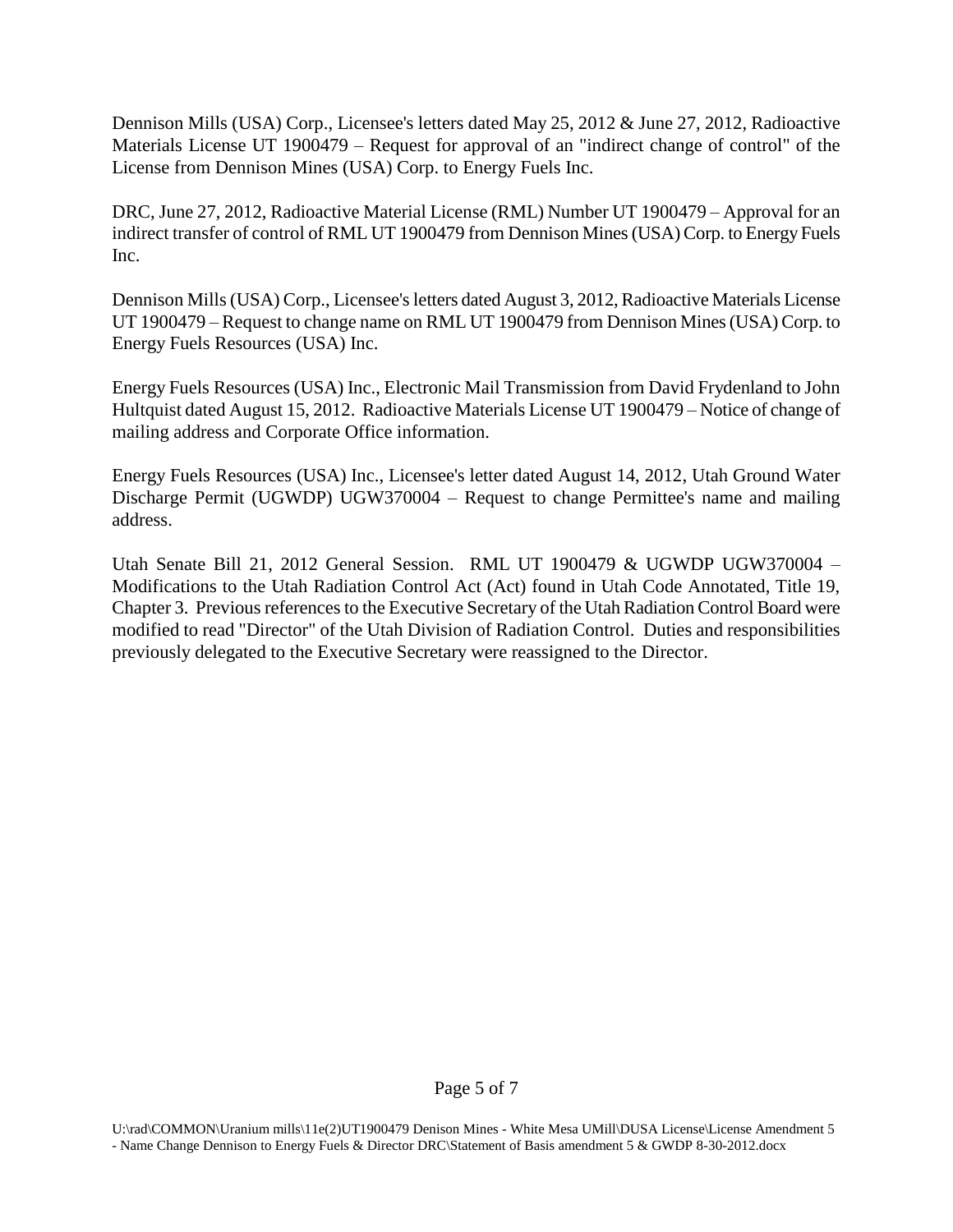Attachment A Redline/Strikeout text of Energy Fuels Resources (USA) Inc. 11e.(2) License

Page 6 of 7